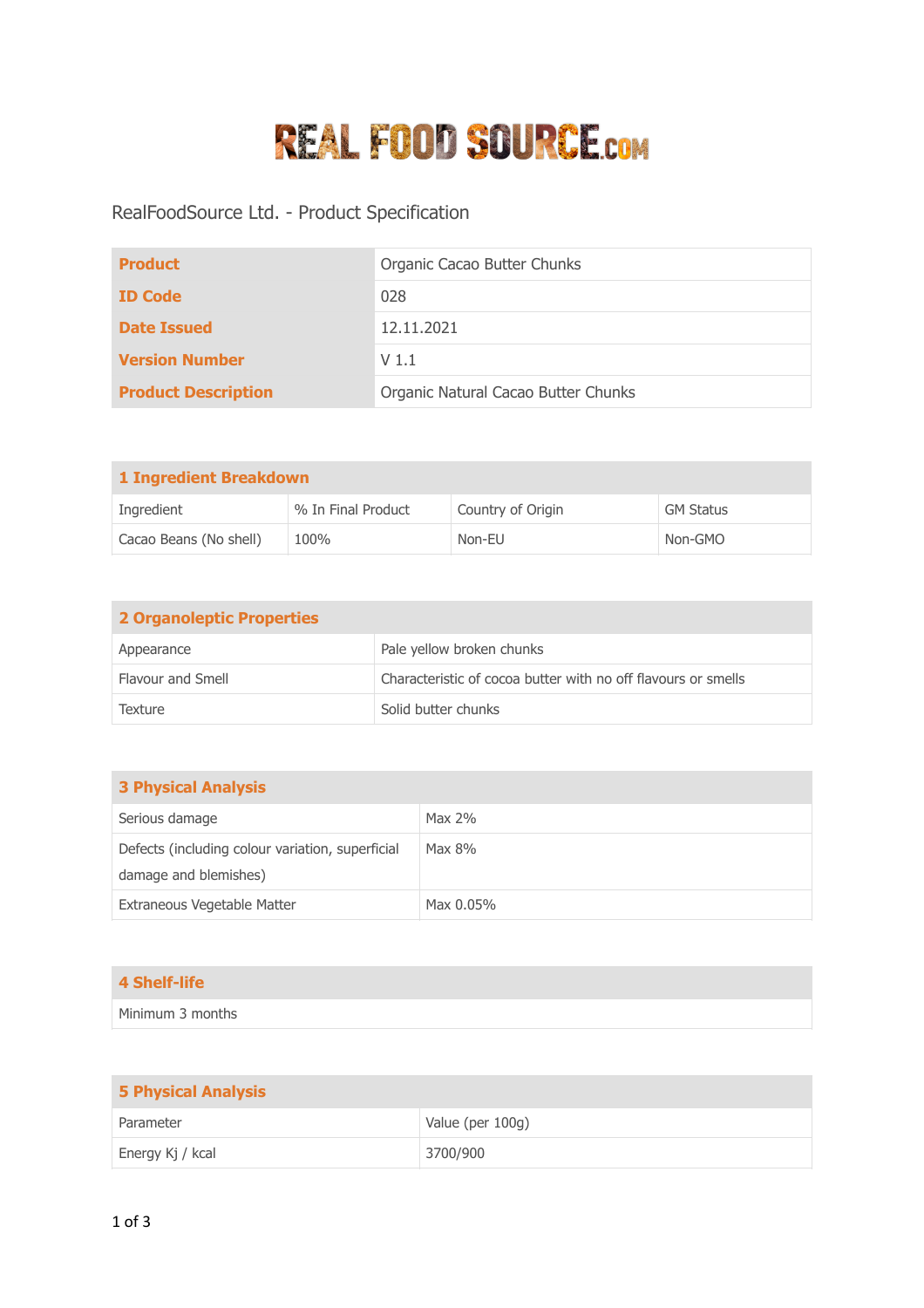| Fats            | 100              |
|-----------------|------------------|
| Of Which:       |                  |
| Saturated       | 61               |
| Monosaturated   | 31               |
| Polyunsaturated | 3.1              |
| Carbohydrates   | $\boldsymbol{0}$ |
| Of Which:       |                  |
| Sugars          | 0                |
| Fibre           | $\boldsymbol{0}$ |
| Protein         | $\mathbf 0$      |
| Salt (g)        | 0                |

| <b>6 Allergen Table</b>                                  |                    |                                             |                            |
|----------------------------------------------------------|--------------------|---------------------------------------------|----------------------------|
|                                                          | Contains           | Allergen processed on<br>the same equipment | Allergen stored<br>on site |
|                                                          | Yes/No/May contain |                                             |                            |
| <b>Cereals containing Gluten and</b><br>products thereof | <b>No</b>          | <b>No</b>                                   | Yes                        |
| <b>Egg</b> or its derivatives                            | <b>No</b>          | <b>No</b>                                   | <b>No</b>                  |
| <b>Fish or its derivatives</b>                           | <b>No</b>          | <b>No</b>                                   | <b>No</b>                  |
| <b>Peanuts</b> and its derivatives                       | <b>No</b>          | <b>No</b>                                   | Yes                        |
| <b>Nuts</b> and their derivatives                        | <b>No</b>          | <b>No</b>                                   | Yes                        |
| <b>Sesame seeds</b> and its derivatives                  | <b>No</b>          | <b>No</b>                                   | Yes                        |
| <b>Mustard/Mustard products</b>                          | <b>No</b>          | <b>No</b>                                   | <b>No</b>                  |
| <b>Milk</b> and its derivatives                          | <b>No</b>          | <b>No</b>                                   | Yes                        |
| Soya and its derivatives                                 | <b>No</b>          | <b>No</b>                                   | Yes                        |
| Lupin and its derivatives                                | <b>No</b>          | <b>No</b>                                   | <b>No</b>                  |
| <b>Crustaceans</b>                                       | <b>No</b>          | <b>No</b>                                   | <b>No</b>                  |
| <b>Molluscs</b>                                          | <b>No</b>          | <b>No</b>                                   | <b>No</b>                  |
| <b>Celery</b>                                            | <b>No</b>          | <b>No</b>                                   | <b>No</b>                  |
| <b>Sulphur Dioxide and sulphates</b>                     | <b>No</b>          | <b>No</b>                                   | Yes                        |

| <b>7 Chemical Analysis</b> |        |
|----------------------------|--------|
| Moisture                   | Max 2% |